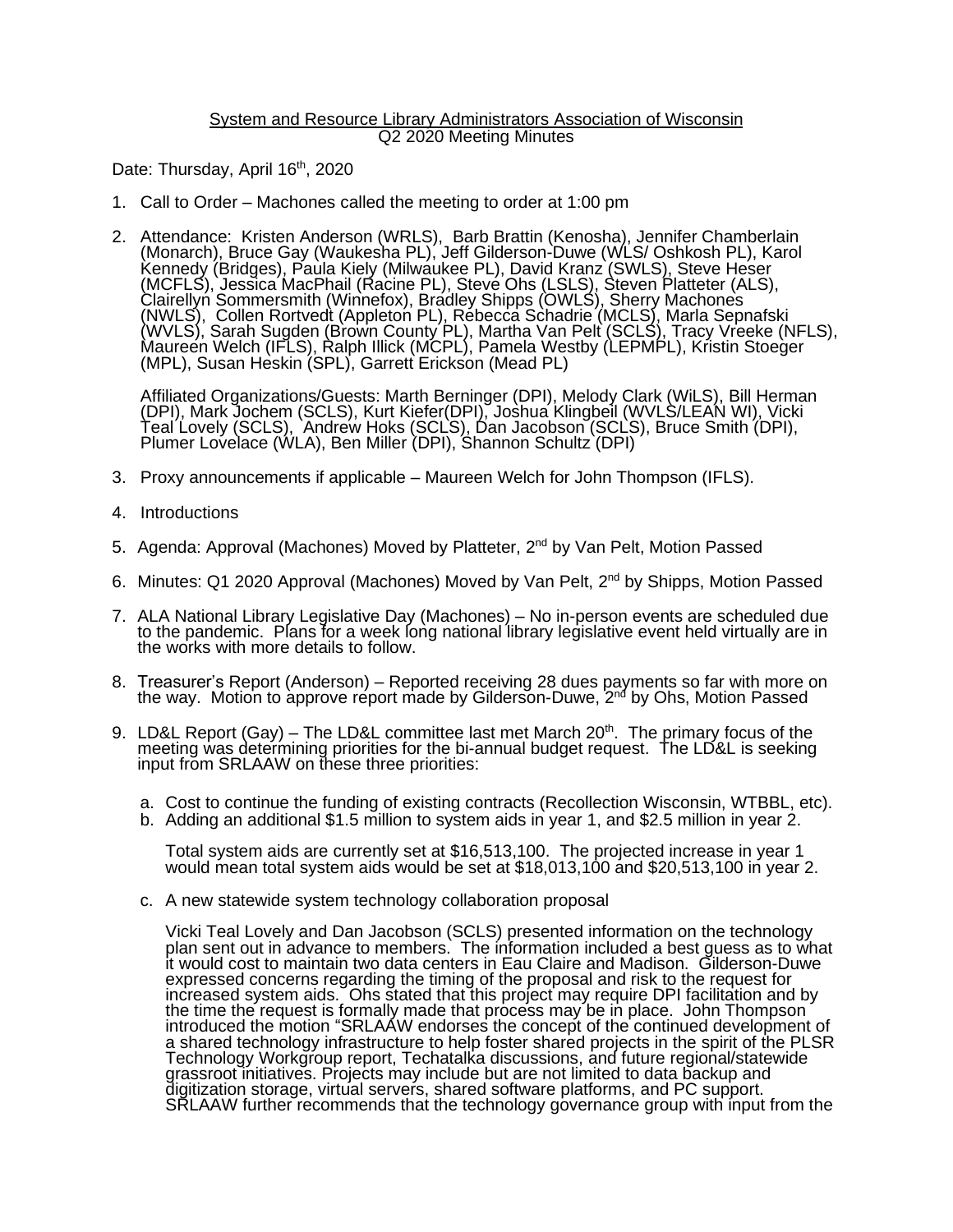collaborative data backup/storage host sites work with LD&L and their lobbyist, the DLT Staff, and other library agency partners to develop a sustainable funding model for continued development, support and maintenance of the shared technology infrastructure. The intent of the model would be to not negatively impact library system funding increases for all systems, services to member libraries or library operating budgets.", 2<sup>nd</sup> by Vreeke. Motion approved.

Steve Heser (MCFLS) spoke about his experiences with cybersecurity training with a product called KnowBe4 and an available state contract with a competitor called InfosecHQ. A demo of that product will take place April 22<sup>nd</sup>.

- 10.Libraries Activating Workforce Development Skills (LAWDS) Project (Berninger, Jochem) DPI staff has spoken with Kris Porter of DWD and will offer a training webinar for library staff on Monday, April 27<sup>th</sup> regarding assistance to patrons with the unemployment insurance process. Additional training on resume help is also in the works. Berninger asked what else is needed. Vreeke stated that additional equipment to handle demand is a pressing need and asked if library staff could assist patrons with UI claims without being present in person. DPI staff will seek answers to those questions.
- 11.Update from System Technology Collaboration Governance Committee (Gilderson-Duwe) The committee was formed recently and will meet April 30<sup>th</sup>. The technology proposal presented earlier could be part of a WPLC project where the bulk of planning takes place.
- 12.SRLAAW Membership Requirement for Email List (Machones) Attendees were asked whether former SRLAAW members should be allowed to remain on the SRLAAW email list after leaving their position or retiring. After some discussion there was consensus that a policy needed to be developed. Chair Machones will work with the executive committee to develop a proposal.
- 13.Impact of Covid-19 on Libraries. Preparedness of Library Boards and Managing Relationships Between Municipalities, Library Boards, and State Government. Directors expressed some frustration being left out of conversations between municipalities and boards. Discussion ensued regarding the lack of/need for training for trustees. Shannon Schultz from DPI added that libraries need to tread carefully and think about how relationships with municipalities will be affected moving forward. She also mentioned that recommendations to help libraries manage these questions are in the works and will be available soon. Paula Kiely stated that these situations call upon leadership skills of directors and that point was echoed by Gilderson-Duwe. Training and nurturing of these skills is key.
- 14.Affiliated Organization Reports:
	- a. Recollection Wisconsin Update submitted as PDF document.
	- b. DPI Kurt Kiefer spoke briefly about the \$250,000 earmarked for additional content on OverDrive in response to the pandemic. Gilderson-Duwe publicly thanked DPI and the sentiment was echoed by all in attendance.
	- c. WiLS new staff members will soon be making their way to WiLS. Kim Kiesewetter has joined their team in a data analyst role and new hires for WiLS director and project manager are in the works.
	- d. WPLC The WPLC report was submitted by email.
	- e. WLA Director Lovelace met with each of the chairs of the conference committees and discussed the possibilities of holding virtual conferences along with the challenges involved in making those types of events successful. WAAL may be postponed. WAPL made the decision to postpone and repurpose content. A decision on the WLA conference has yet to be made as well as the Leadership Development Institute.
	- f. COLAND Met in March at the Milton Public Library. Annette Smith provided a presentation on cybersecurity to the members. The next meeting will be held in May.
- 15.Member Roundtable 1) Jessica MacPhail announced her retirement will take place in July 2) This SRLAAW meeting was Karol Kennedy's first as the new Bridges Library System director 3) Oscar Grady Public Library in Saukville is this year's recipient of the John Illiff award for their work with the library's Digital Conversion Lab. The award is normally